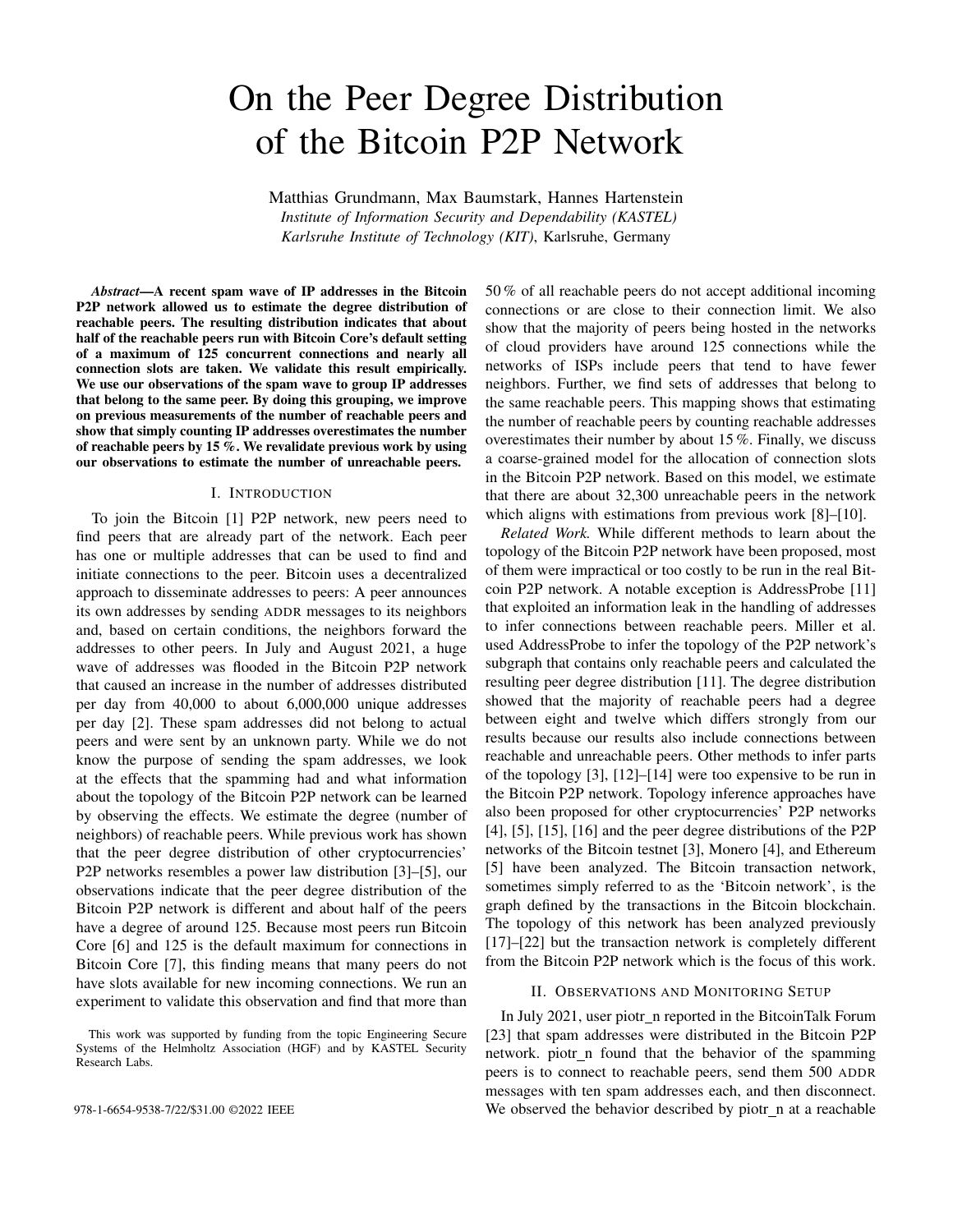

Fig. 1. Overview of the peer degree estimation. A reachable peer  $p$  is connected to a spamming peer, our monitor and  $n_p-2$  other peers. The spamming peer sends 500·10 addresses to the reachable peer (I). The peer propagates the addresses to all neighbors except the spamming peer (II). From the number of propagated addresses, the monitor can estimate the number of neighbors.

peer: During July and August 2021, about 400 times one of this peer's neighbors sent within a few seconds a batch of 5,000 unique IPv4 addresses. Over the observed time, the spam originated from 243 different IP addresses. All spam addresses in a batch had the same associated timestamp which was set to a value up to nine minutes into the future. We analyzed the distribution of the received spam addresses and found that they were distributed uniformly over the IPv4 address space and included IP addresses from reserved IPv4 address blocks like 127.0.0.0/8. We take this finding as evidence that the spam addresses were randomly chosen.

Our monitoring setup consists of three monitor nodes that connect to all reachable peers but do not accept incoming connections. Two of those monitor nodes are located in the network of our university (AS 34878) and a third monitor node is located in a different location (AS 680). All monitor peers log received ADDR messages and connections to other peers that are opened or closed.

### III. ESTIMATING THE DEGREE OF REACHABLE PEERS

A reachable peer that receives the spam addresses from a spamming peer and is connected to one of our monitor nodes, propagates an approximately equal part of the addresses to each of the reachable peer's neighbors. From the number of spam addresses propagated to our monitor, we can estimate the number of neighbors of the reachable peer:

Bitcoin Core, the Bitcoin reference client that is used by most peers [6], accepts addresses with an associated timestamp of up to ten minutes into the future and propagates addresses until their associated timestamp is older than ten minutes. Additionally, an address is only propagated if it was received in an ADDR message with at most ten entries. Because both conditions are met when a peer receives the spam addresses, a peer that runs Bitcoin Core considers these addresses for propagation to its neighbors. However, Bitcoin Core forwards only routable addresses and about 1.3 % of the IPv4 address space are considered as unroutable [24]. Therefore, on average 4, 935 addresses of the 5000 received addresses are forwarded. Because each routable address is forwarded to two peers but not the peer that the address was received from, a peer  $p$  with  $n_p$  neighbors forwards each address to two out of  $n_p - 1$ 

neighbors and sends on average  $c_p = 4,935 \cdot \frac{2}{n_p-1}$  addresses to each neighbor. Consequently, our monitor nodes receive on average  $c_p$  addresses from each peer that receives 5,000 spam addresses and we can estimate the number of neighbors of each reachable peer based on these observations (see Fig. 1). While the main idea of this estimation approach has been proposed in 2014 by Biryukov et al. [12, Section 10.1], to the best of our knowledge results of this method applied to the Bitcoin P2P network have so far not been published.

## *A. Estimation and Validation*

Our monitor nodes are connected to each reachable peer and receive the propagated spam addresses (see Fig. 1, II). However, our monitor nodes also receive spam addresses that are not directly forwarded from a spamming peer (Fig. 1, III). To filter out these indirectly forwarded messages, (1) we analyze only ADDR messages received at the monitor that contain at least four entries, (2) we select only those addresses that have a timestamp that is three to ten minutes into the future from the point when the ADDR message was received and (3) we analyze only addresses if  $c_{p,t}$ , the number of addresses we received with the same timestamp  $t$  from peer  $p$ , is greater than ten. For each batch of spam address messages with size  $c_{p,t}$ , we calculate  $n_{p,t} = 1 + 4,935 \cdot 2/c_{p,t}$  as an intermediate estimate for the number of neighbors of peer p. As the intermediate estimates contain outliers, we calculate the estimate  $n_p$  for the number of neighbors of peer p by determining the median of all intermediate estimates  $n_{p,t}$  during the time window of one day. The length of this time window is chosen as a trade-off between a short time window during which the number of a peer's neighbors remains constant and a longer time window during which we collected more observations to receive a more precise estimate.

To validate the estimation approach, we logged at three reachable validation peers the number of neighbors and compared the logs to our estimation. As ground truth we take for each peer the peer's average connection count per day. We compute the mean deviation of each estimate from this ground truth in percent and average the absolute percentage points. This calculation leads to an average deviation of 4.1 % which means that the estimation is reasonably reliable.

## *B. Resulting Degree Distribution*

One important topological characteristic of a network is the distribution of peer degrees which can be estimated based on our observations. Using the method described above, we receive one estimate per peer per day. To calculate the distribution of peer degrees across the Bitcoin P2P network, we calculated a histogram (see Fig. 2) of all estimates during the observation time period. The distribution shows that the majority of reachable peers have an estimated degree of around 125, which is the default maximum number of connections in Bitcoin Core. These results suggest that about 50 % of the reachable peers use this default configuration and all of their connection slots are filled. The distribution of estimated peer degrees has a long tail of a few peers that have more than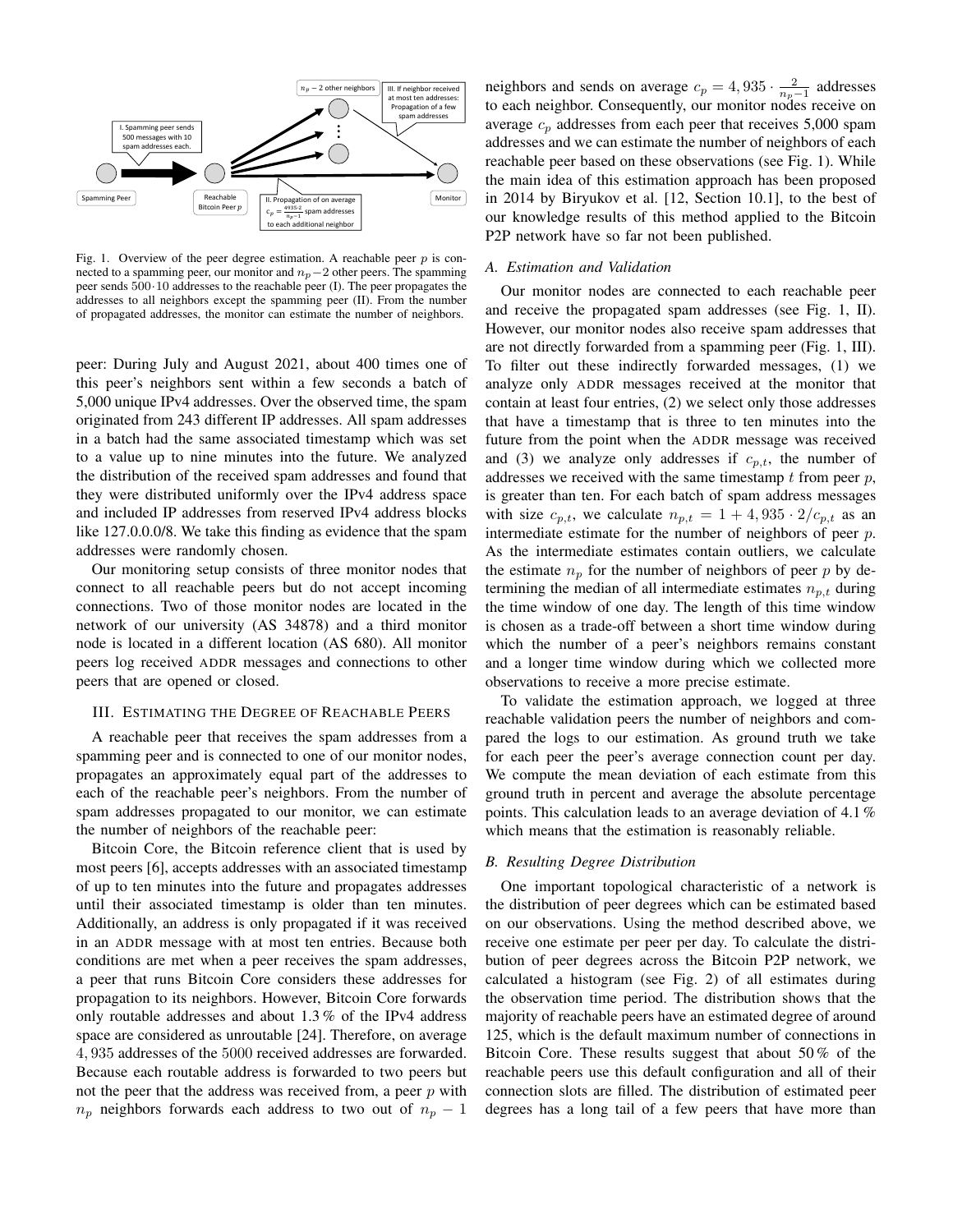

Fig. 2. Normalized histogram (with bin width of 5) of the peer degree of all reachable peers estimated from our observations of the spam wave during July and August 2021. The peak at 125 represents  $5 \cdot 3.8\% = 19\%$  of all peers. The colors indicate our categorization of a peer's autonomous system.

140 connections. We suppose that there are reachable peers with even more connections, however, we can only estimate the degree of peers with up to  $1,000$  connections.<sup>1</sup>

We looked up the autonomous system (AS) of each peer's address using Team Cymru's IP to ASN Mapping Service [25] and categorized each AS into the four categories 'ISP' (Internet Service Provider), 'Cloud Provider', 'Both', and 'Uncategorized'. We manually classified ASes that contain a large percentage of peers and retrieved the category for the remaining ASes from the ASdb [26] database. Figure 2 shows the distribution of peer degrees separated by the category of a peer's AS. While the median of estimated degrees for peers hosted at cloud providers is 125, the median of estimated degrees for peers located in networks by ISPs is 97. One reason might be that peers running in data centers accumulate more incoming connections because they are less often restarted and their addresses are better distributed in the network because they change their address less often than other peers.

#### *C. Measurement of Available Slots for Incoming Connections*

We validate the observation that many reachable peers do not have slots for incoming connections available using the following experiment. A reachable peer running Bitcoin Core always accepts a new incoming connection but, if the new connection fills the last remaining connection slot, a connection is evicted. The evicted connection might be the connection that was just accepted but it might also be a previously existing connection.

In our experiment, we run a test peer that walks through a list of all reachable peers and opens a TCP connection to each peer. If a connection was established, the test peer waits for three seconds and checks if the connection is still open. If it is, the test peer opens four additional TCP connections to this peer, waits for three seconds and checks whether all five connections are still open.



Fig. 3. A peer with multiple reachable IP addresses is connected to the monitor with each IP address. By observing the propagated spam, the monitor can find IP addresses that belong to the same peer.

We ran the experiment in November 2021 from three test peers located in two different ASes. To create the list of reachable peers, we collected all addresses that we had received in unsolicited ADDR messages at one of our monitors on the day before. Our test peers were able to connect to on average 9,461 peers of which 4,493 (47 %) accepted all five incoming connections. On average, 2,360 (25 %) accepted the first connection but not all five connections and 2,608 (28 %) evicted already the first connection. We conclude that for 28 % of the reachable peers the slots for incoming connections are all taken while 25 % of the reachable peers are close to their capacity. Only 47 % of the reachable peers seem to freely accept incoming connections. This result confirms our interpretation of the peer degree distribution and shows that slots for incoming connections are a limited resource.

# IV. FINDING PEERS WITH MULTIPLE IP ADDRESSES

When counting the peers of the Bitcoin P2P network, it is a typical assumption that each IP address belongs to exactly one peer (cf. [8], [10], [27]–[31]). This assumption is not fulfilled for the Bitcoin P2P network but, to the best of our knowledge, there is no general practical way to find IP addresses that belong to the same peer. However, our observation of the spam wave allowed us to obtain such a grouping of IP addresses.

As far as we observed, the 5,000 spam addresses that are sent to one peer with one timestamp are not sent to another peer with the same timestamp. Thus, a batch of spam addresses with the same timestamp mark a specific peer and we can use these markers to find multiple IP addresses that belong to the same peer (see Fig. 3). A spammed reachable peer with multiple IP addresses forwards the spam addresses on all of its IP addresses (Fig. 3, II). If tuples of spam address and timestamp are received by the monitor from two different IP addresses, we can match these IP addresses to the same peer (III). False positives can occur if spam addresses are propagated over multiple hops (IV). To filter out these indirectly received spam addresses, we ignore spam addresses that are received in an ADDR message that contains ten or fewer addresses and we ignore spam addresses that have a timestamp less than five minutes into the future. Further, we

<sup>&</sup>lt;sup>1</sup>This restriction is due to the condition that  $c_{p,t}$  must be greater than ten to distinguish between addresses that were directly forwarded after being received from a spamming peer and addresses that were received from another peer. With the knowledge of which spam addresses are sent to which peer, this restriction is not necessary and higher degrees can also be estimated.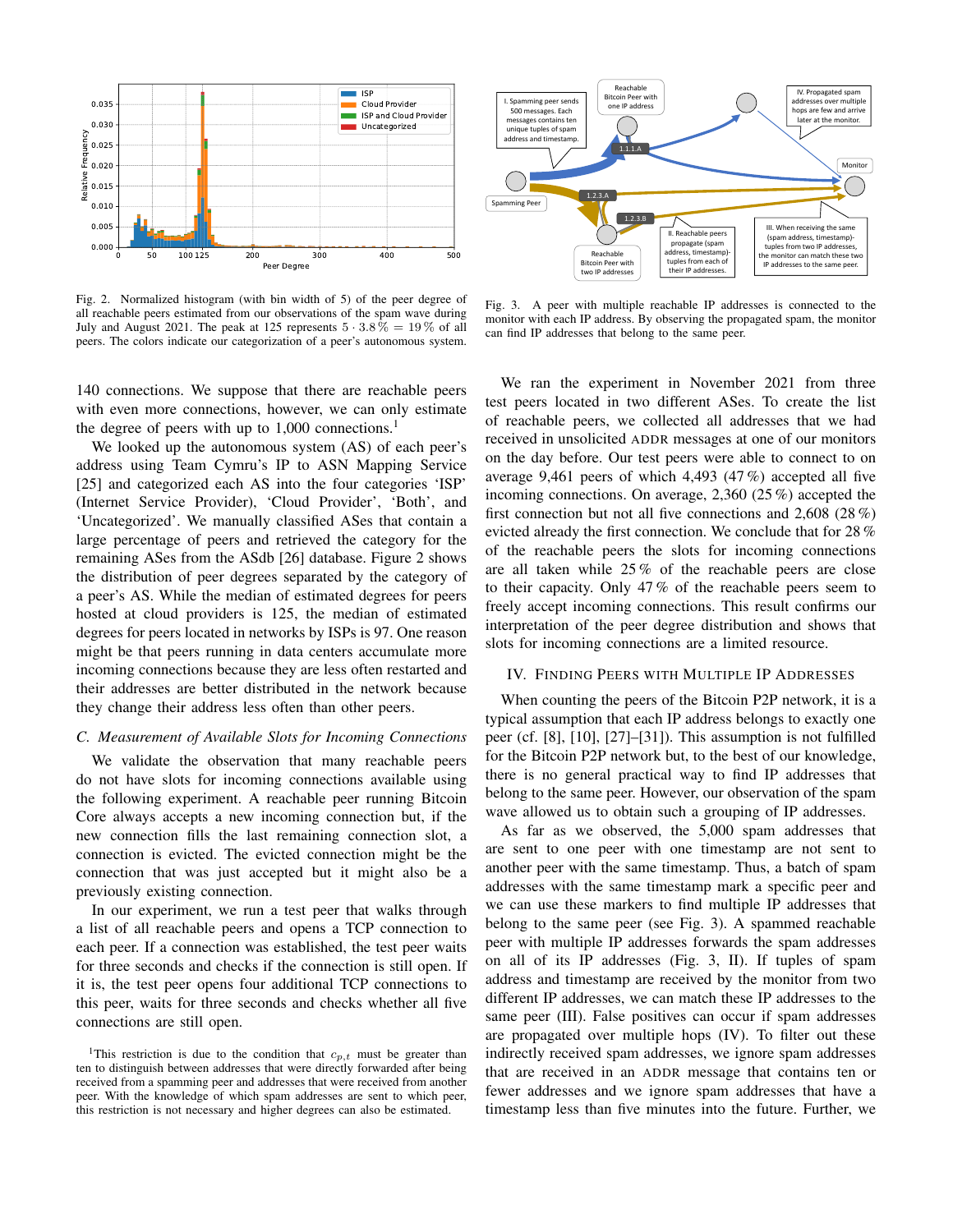only match two IP addresses to the same peer if there are more than five tuples of spam address and timestamp that were received by the monitor from both IP addresses.

We run this analysis on data collected by our monitor nodes and obtain sets of IP addresses that belong to the same peers. After merging all intersecting sets of IP addresses that belong to the same peer, we obtain a mapping of 3,614 IP addresses to 1,449 peers. While there seems to be one peer having 286 IPv6 addresses of the same /118 subnet, the majority of peers (89 %) have only two addresses. Most of these pairs of addresses are an IPv4 and IPv6 address, however, there are some pairs that are both IPv4 or IPv6 addresses. We validate the method using three of our peers that are using an IPv4 and IPv6 address and find that their IP addresses were correctly matched.

In August 2021, our monitor nodes were connected on average to 8,647 reachable IP addresses per day of which on average 2,220 IP addresses belonged to 1,091 of the 1,449 reachable peers with multiple IP addresses. Hence, our monitor nodes were connected on average to 7,518 unique reachable peers per day which shows that estimating the number of reachable peers by counting reachable IP addresses overestimates the number of reachable peers by  $\frac{8,647-7,518}{7,518} \approx 15\%$ .

# V. SUM OF PEER DEGREES AND RELATION TO THE NUMBER OF (UNREACHABLE) PEERS

The slots offered by reachable peers for connections are a limited resource. Now, we discuss a coarse-grained model for the allocation of this resource. If the Bitcoin P2P network consisted only of reachable peers that opened ten outgoing connections, the number of incoming and outgoing connections in the network would be equal and we could infer the total number of peers by dividing the number of all incoming connections by ten. However, in the real network there is also an unknown number of unreachable peers and not every peer creates exactly ten outgoing connections. For instance, there are peers (as our monitor nodes) that create outgoing connections to all reachable peers. We call these peers 'super peers'. Further, there are peers that open connections to many but not all of the reachable peers. We model these by assuming 'semi-super peers' that open connections to half of the reachable peers. Together with reachable and unreachable peers, this results in an allocation as depicted in Fig. 4.

In the following, we give a rough estimation of how this allocation might look like in the Bitcoin P2P network. We have estimated above that the number of reachable peers is about 7,518 peers. Assuming that each reachable (nonsuper) peer opens ten connections, we estimate that there are  $7,518 \cdot 10$  outgoing connections of reachable peers which implies also  $7,518 \cdot 10$  incoming connections from reachable peers. From our measurements at three reachable peers in October and November 2021, we assume that there are 18 super peers that are connected to all reachable peers in the network and about 26 semi-super peers. The super peers take up  $18 \cdot 7,518$  connection slots in the network and the semi-super peers take up  $26 \cdot 7,518/2$  connection slots. To estimate how many connections exist in the network in total,



Fig. 4. Usage of connection slots of all reachable peers. We estimate the number of outgoing connections of reachable peers and the number of incoming connections from reachable peers, super peers, and semi-super peers. From the inferred number of incoming connections from unreachable peers, we estimate the number of unreachable peers.

we calculate the sum of all estimated peer degrees of peers that have an estimated degree not higher than 130. We use this cut-off of the default maximum of 125 and an error margin of 4 % and ignore peers with a higher degree because for peers with a higher degree we know that they are not using the default configuration and we do not know how many of their connections are outgoing or incoming connections. Using our estimated peer degree distribution, we obtain an estimate of 700, 541 filled connection slots. Subtracting the number of incoming connections that we ascribe to reachable peers, super peers, and semi-super peers, we receive a remaining number of 317, 123 connection slots that are probably filled by unreachable peers.

To estimate the number of unreachable peers from the number of connections of unreachable peers, we need to know the number of outgoing connections of unreachable peers. We determine the distribution of clients used by unreachable peers by calculating the distribution of user agents that are announced to our reachable peers. Based on their distribution and the default number of outgoing connections created by each client, we calculate that unreachable peers open on average 9.8 outgoing connections. This result leads to an estimated number of 32, 300 unreachable peers. This estimation lies in the broad range of previous estimates and, thus, reconfirms previous work [8]–[10].

#### VI. CONCLUSION

Based on the observation of a spam wave of addresses in July and August 2021, we have determined the peer degree distribution of the Bitcoin P2P network. As the openness of the P2P network depends on reachable peers accepting incoming connections, it is a notable result that about half of the reachable peers are close to their connection limit.

A similar spam wave is not possible anymore in the Bitcoin P2P network because, right before the spam wave started, a change that reduces the impact of such spam by ratelimiting ADDR propagation was implemented [32] and has been released with Bitcoin Core 22.0 [33] in September 2021. However, the revealed degree distribution and the improved estimate of the number of reachable peers can be helpful for refining models of the Bitcoin P2P network, enhancing Bitcoin's protocol, and measuring other P2P networks.